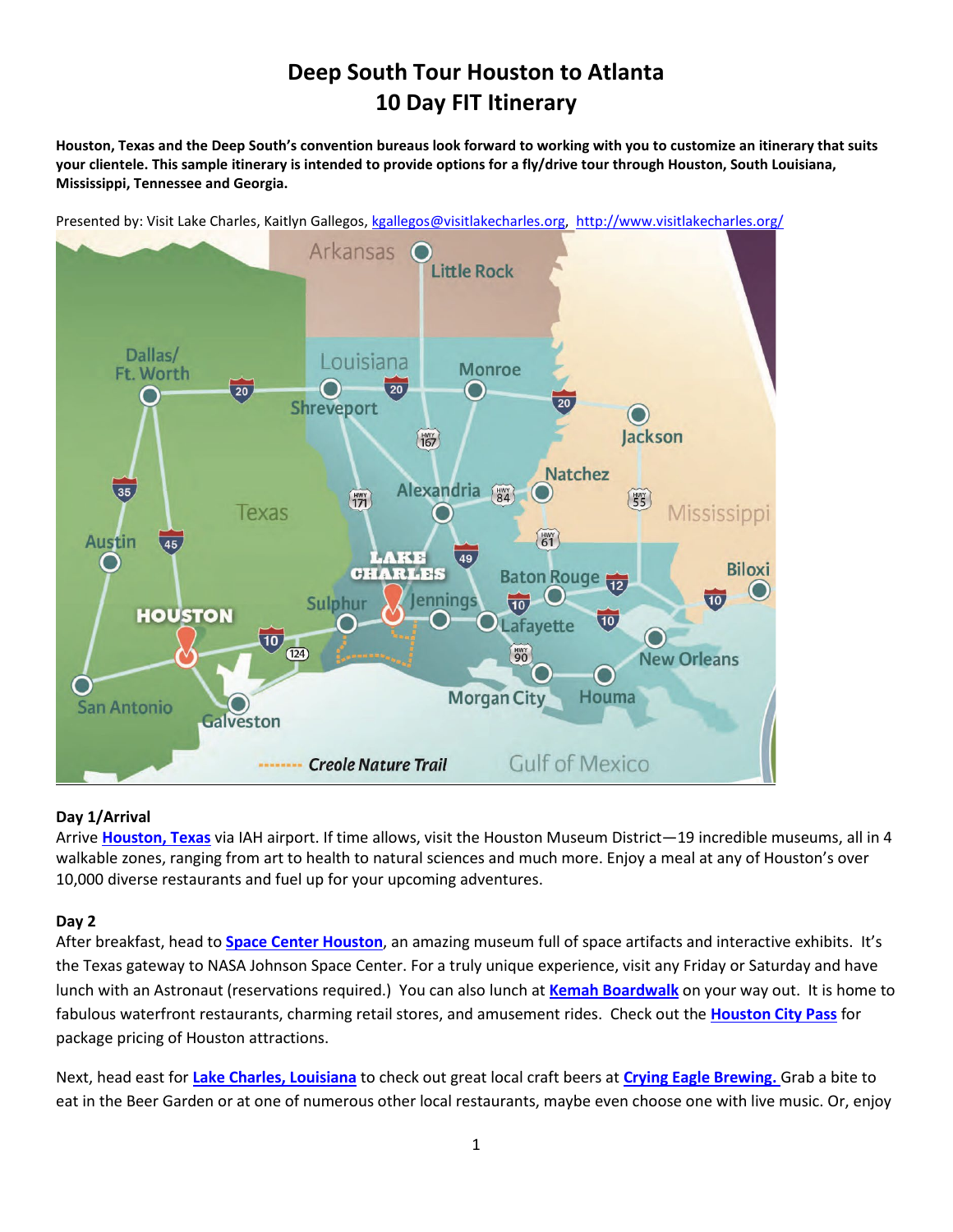## dining, shopping, nightlife and so much more at Lake Charles' world-class gaming resorts: **[L'Auberge Casino Resort](https://www.llakecharles.com/)** or **[Golden Nugget Lake Charles](http://www.goldennugget.com/lakecharles/)**

## **Day 3**

## After breakfast, **[Creole Nature Trail All-American Road](http://www.creolenaturetrail.org/)**, 337-436-9588

One of only designated 43 All-American Roads in the entire United States, the Creole Nature Trail is a journey into an untamed wilderness. Right from the vehicle you will see alligators, multiple birds and waterfowl (over 400 species spotted each year) and other marsh wildlife…all in their natural habitat. Several over water boardwalks also provide opportunities where you can stretch your legs and as well as get up close and personal with your nature. Free selfguided tour app (download and then just use your gps location to auto play content) in English, German, French, Spanish, Mandarin Chinese and Japanese, just search "Creole." Kick off your Creole Nature Trail journey at the new Creole Nature Trail Adventure Point—a free, fun attraction that immerses you in nature and Louisiana's unique culture, 2740 Ruth St., Sulphur, LA 70665, 337-502-4358

Next head to head to **[Louisiana Spirits](https://bayourum.com/)**, home of Bayou Rum for tour of this product made with all Louisiana ingredients – and tasting of course as you travel to **[Lafayette, LA](http://lafayettetravel.com/)** for dinner (and dancing perhaps?) at a local eatery.

## **Day 4**

After breakfast, learn about the Acadians "Cajuns" and Creole cultures at **[Vermilionville](https://www.lafayettetravel.com/listing/vermilionville-living-history-museum-%26-folklife-park/1393/)** before heading south to New Iberia to visit the only place on earth where **[TABASCO®](https://www.lafayettetravel.com/listing/avery-island-home-of-tabasco%C2%AE-pepper-sauce/1364/)** is grown and bottled. Continue east to **[Baton Rouge](https://www.visitbatonrouge.com/)**, the capital of this state, with discovery of the Capitol, the famous 'Louisiana State University' and the 'Rural Life Museum', recounting the daily life of the early 19th century. Overnight and dine in Baton Rouge.

#### **Day 5**

Visit amazing plantations such as **[Nottoway](https://www.visitbatonrouge.com/listing/nottoway-plantation-%26-resort/628/)**, **[Oak Alley](http://neworleansplantationcountry.com/plantations/oak-alley-plantation)**, **[Laura](http://neworleansplantationcountry.com/plantations/laura-plantation)** and **[Houmas House](http://neworleansplantationcountry.com/plantations/houmas-house-plantation)** on your way to the crown jewel of Louisiana, **[New Orleans](https://www.neworleans.com/)**. Dinner cruise on the Mississippi with live Jazz music on a typical paddle boat.

#### **Day 6**

Morning reserved for the walking tour of the **['Vieux Carré'](https://www.neworleans.com/plan/neighborhoods/french-quarter/)**, the beautiful historic and colonial district, the heart of the city, with the discovery of the French Market, the St. Louis Cathedral and the Cabildo, remarkable Spanish building dating from the 18th century. Lunch in town before taking the tram in the **[Garden District](https://www.neworleans.com/plan/neighborhoods/uptown-garden-district/)**. Next depart for **[Natchez](http://visitnatchez.org/)**, located in the state of Mississippi, pretty southern city of historic character to ante-bellum houses of the 19th century well preserved. Dinner and overnight in Natchez.

#### **Day 7**

Small Natchez tour and deep southward pursuit with **[Memphis](http://www.memphistravel.com/)**, cradle of Blues and Rock n' Roll; lunch in route then visit the famous **['Sun Studios'](http://www.memphistravel.com/sun-studio)** where the biggest stars of music started, from BB King to Elvis Presley. Dinner and free evening to enjoy the clubs and bars of the famous 'Beale Street'. Night in Memphis.

#### **Day 8**

The 'King' is honored this morning with the visit of **['Graceland'](http://www.memphistravel.com/visit-graceland-0)**, his last home turned into a delirious place of worship; Lunch then continue to **[Nashville](http://www.visitmusiccity.com/)**, the country music capital, nicknamed "Music City USA". After dinner, free evening to discover music and country dancing in the many local bars. Night in Nashville.

#### **Day 9**

This morning is the famous **['Country Music Hall of Fame'](http://www.visitmusiccity.com/thingstodo/listing?bid=3912)** before continuing to **[Chattanooga](https://www.chattanoogafun.com/)**; Lunch then departure for a beautiful historic steam train ride along the first railway lines of Chattanooga. Continuation to **[Atlanta](http://www.atlanta.net/acvb/)**, capital of Georgia; dinner and overnight in Atlanta.

#### **Day 10**